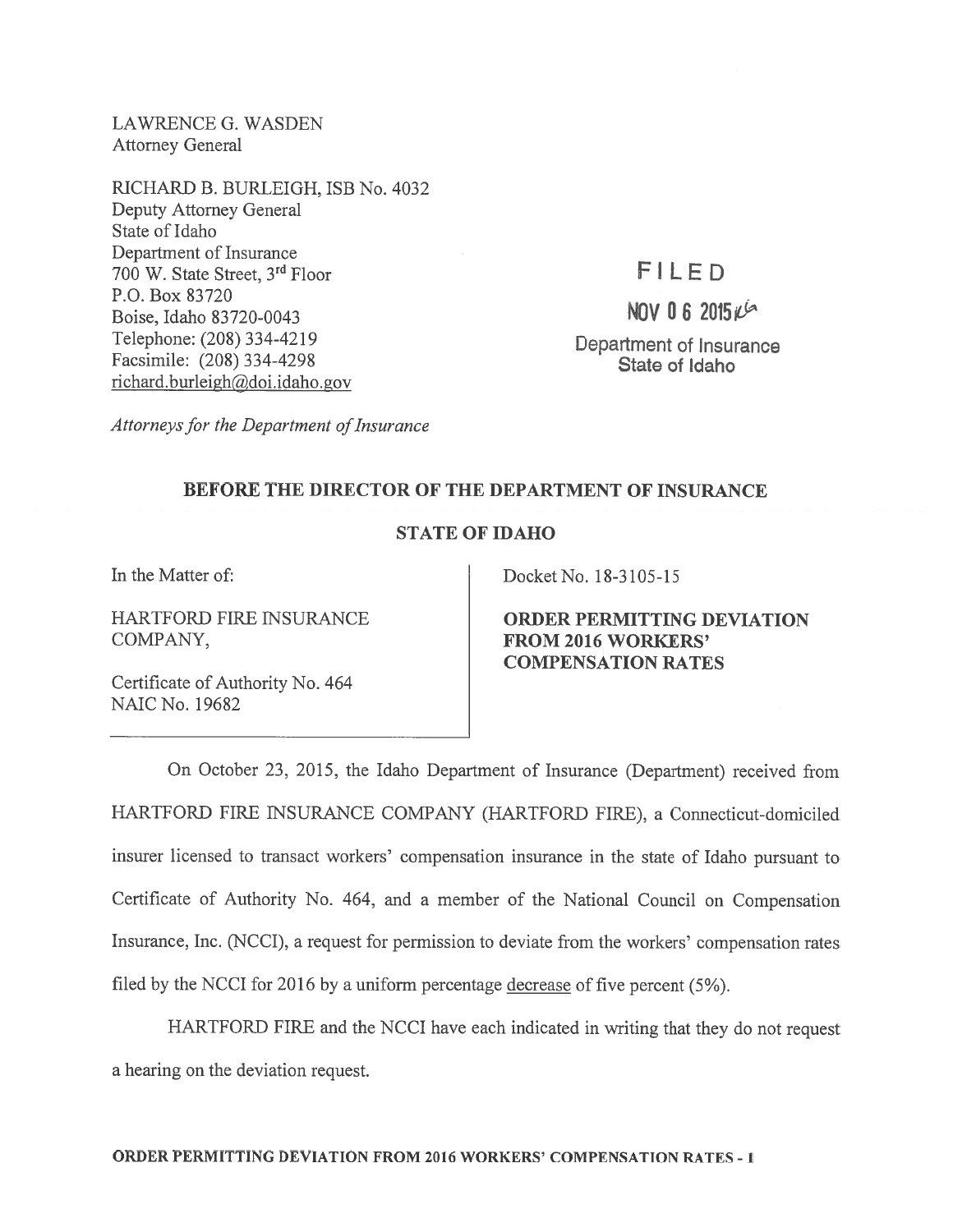The Department's Director (Director), having reviewed and being fully apprised of HARTFORD FIRE's reques<sup>t</sup> to deviate from the Idaho workers' compensation premium rates filed by the NCCI for 2016, and the requirements of Idaho Code § 41-1614, has determined that the requested rate deviation is justified.

NOW, THEREFORE, IT IS HEREBY ORDERED, pursuan<sup>t</sup> to Idaho Code § 41-1614, that HARTFORD FIRE's reques<sup>t</sup> to deviate by <sup>a</sup> uniform percentage decrease of five percen<sup>t</sup> (5%) from the workers' compensation rates filed by the NCCI for 2016, exclusive of terrorism rates, is GRANTED. This deviation from the Idaho workers' compensation premium rates filed by the NCCI for 2016 shall take effect on January 1, 2016, and shall remain in effect for one year from that date unless terminated sooner with the approval of the Director.

DATED this *d* day of November, 2015.

STATE OF IDAHO DEPARTMENT OF INSURANCE

quieror  $\angle$ 

DEAN L. CAMERON **Director**